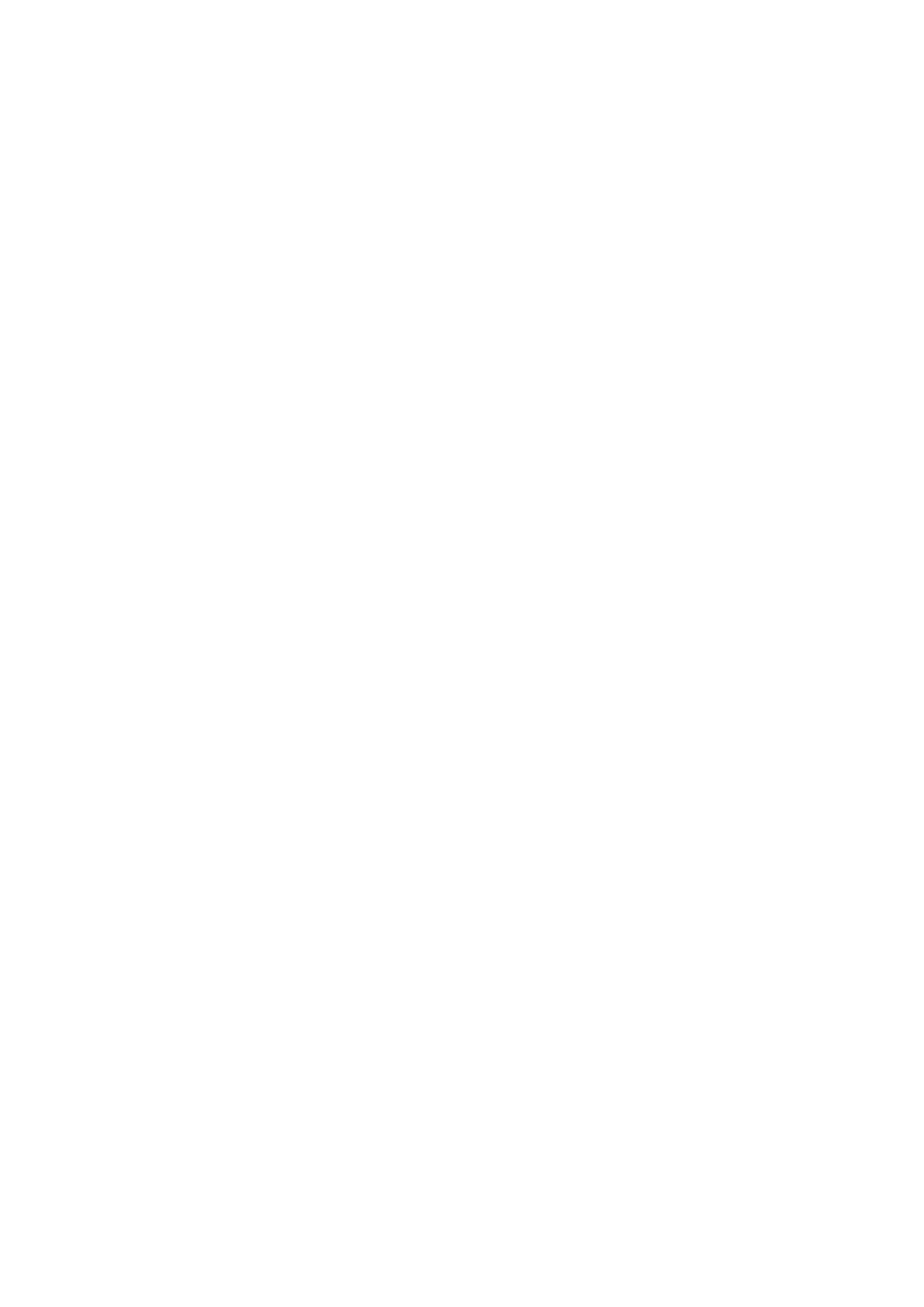

### PROGRAMME

TAF REGIONAL WORKSHOP on "Together for quality legal aid (LA) services for vulnerable populations"

BEIRUT (LEBANON), 27 MARCH 2019

VENUE: HOTEL SMALVILLE

### Discussion of the draft Common Guidelines for the delivery of Legal Aid services to Vulnerable Populations in the MENA Region

### **BACKGROUND**

 $\overline{a}$ 

EuroMed Justice is a EU-funded project which aims to contribute to the development of a Euro-Mediterranean area of cooperation in the field of justice and to the development of effective, efficient and democratic justice systems which protect and promote human rights.

In this context, EuroMed Justice has worked on the access to justice, a fundamental right recognized at international<sup>[1](#page-2-0)</sup>, regional<sup>[2](#page-2-1)</sup>, and EU<sup>[3](#page-2-2)</sup> levels, with a special emphasis on legal aid (LA). Two seminars took place under this component in October 2017 and July 2018, with the participation of representatives of the ministries of Justice, bar associations, and Civil Society Organisations (CSO). These seminars aimed to develop the capacity-building for the relevant stakeholders in the implementation of legal aid and to align national legislation with international standards. In addition, a Regional Study updating the "Handbook, which identifies and describes possible approaches and best practices to improve access to justice and legal aid" developed during the Euro Med Justice III Project was undertaken and is currently being finalised. One of the conclusions of the seminars was that although the infrastructure and legislative basis may be in place at the national level in many countries of the MENA region, major gaps remain in the adequacy and the quality of the provided LA services.

<span id="page-2-0"></span><sup>&</sup>lt;sup>1</sup> e.g. Universal Declaration of Human Rights, International Covenant on Civil and Political Rights, United Nations Principles and Guidelines on Access to Legal Aid in Criminal Justice Systems.

<span id="page-2-1"></span><sup>&</sup>lt;sup>2</sup> e.g. article 6(3)(c) of the European Convention on Human Rights; African Charter on Human and People's Rights; Protocol to the Charter on the Rights of Women in Africa.

<span id="page-2-2"></span><sup>&</sup>lt;sup>3</sup> Article 47 of the Charter of Fundamental Rights of the European Union.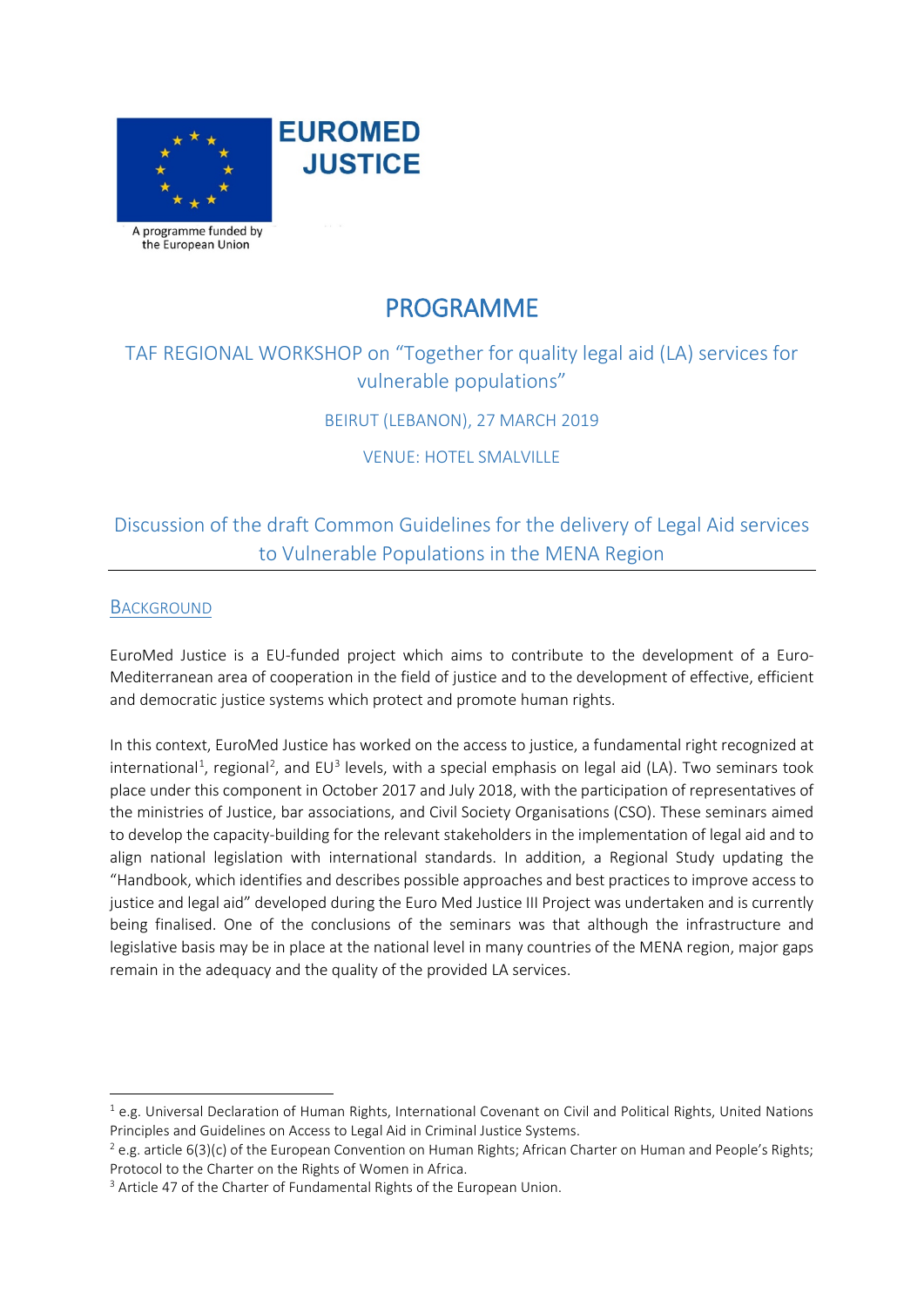Against this background, the Lebanese CSO - Connecting Research to Development (CRD) – formulated a request for a Technical Assistance Facility (TAF[\)4](#page-3-0) activity together with the Egyptian and Jordanian CSOs. Capitalizing on the activities on Legal Aid developed under EuroMed Justice, the overall objective of this TAF activity is to ensure the provision of quality of legal aid services to vulnerable populations in the MENA region. The approach adopted aims to develop a framework of principles in line with international and European standards and the rationale is to promote and protect the right to access to justice of the most marginalized, excluded or discriminated individuals in society.

To do so, 'Regional Guiding Principles for Quality Legal Aid' (Regional Guiding Principles) will be elaborated by EuroMed Justice experts. The Regional Guiding Principles will set out key values and common understanding of what quality Legal Aid for vulnerable populations encompasses as well as outline other minimum standards needed measures to ensure high quality service, assistance, and representation for the different groups. The targeted countries – Lebanon, Jordan, and Egypt – will then translate and tailor the Regional Guiding Principles to their national context, thus resulting in the development of 'National Codes of Conducts for the provision of Quality Legal Aid services'.

Following the good practice of the two EuroMed Justice seminars on LA, the regional workshop will gather representatives of relevant experts and stakeholders involved in legal aid in the targeted countries (Lebanon, Egypt, Jordan, with the Libyan participation as observers): the Ministries of Justice, the Bar Associations, and Civil Societies Organisations.

### OBJECTIVES AND METHODOLOGY

The objective of the Regional Workshop is to discuss and validate the draft Regional Guiding Principles. Prior to the workshop, the EuroMed Justice experts will prepare draft Regional Guiding Principles in collaboration with CRD, the lead CSO of this TAF activity. During the workshop, the representatives of the Ministry of Justice, the Bar associations, and the CSO from Egypt, Jordan, and Lebanon are invited to discuss the draft Regional Guiding Principles. The EuroMed Justice experts will then finalize the Regional Guiding Principles on the basis of the recommendations and conclusions resulting from the Regional Workshop.

The regional workshop will take place in English and Arabic, with simultaneous interpretation to Arabic and English.

### **EXPERTS**

- Mrs. Rawan Husseini, Legal aid expert, Palestine
- Mr. Ahmed Bakry El Sayed, Judge, Ministry of Justice, Egypt

### PARTICIPANTS

 $\overline{a}$ 

- Representatives of the Ministries of Justice from Lebanon, Egypt, and Jordan;
- Representatives of the Bar Associations from Lebanon, Egypt, and Jordan;

<span id="page-3-0"></span><sup>4</sup> The TAF is an instrument created in the EuroMed Justice IV project with the aim of providing tailored capacity building in priority areas, based on the identification of needs and gaps by the Southern Partner Countries (SPC). It is a demand-driven instrument, which falls under the new flexibility and bottom-up approach of the EuroMed Justice IV project.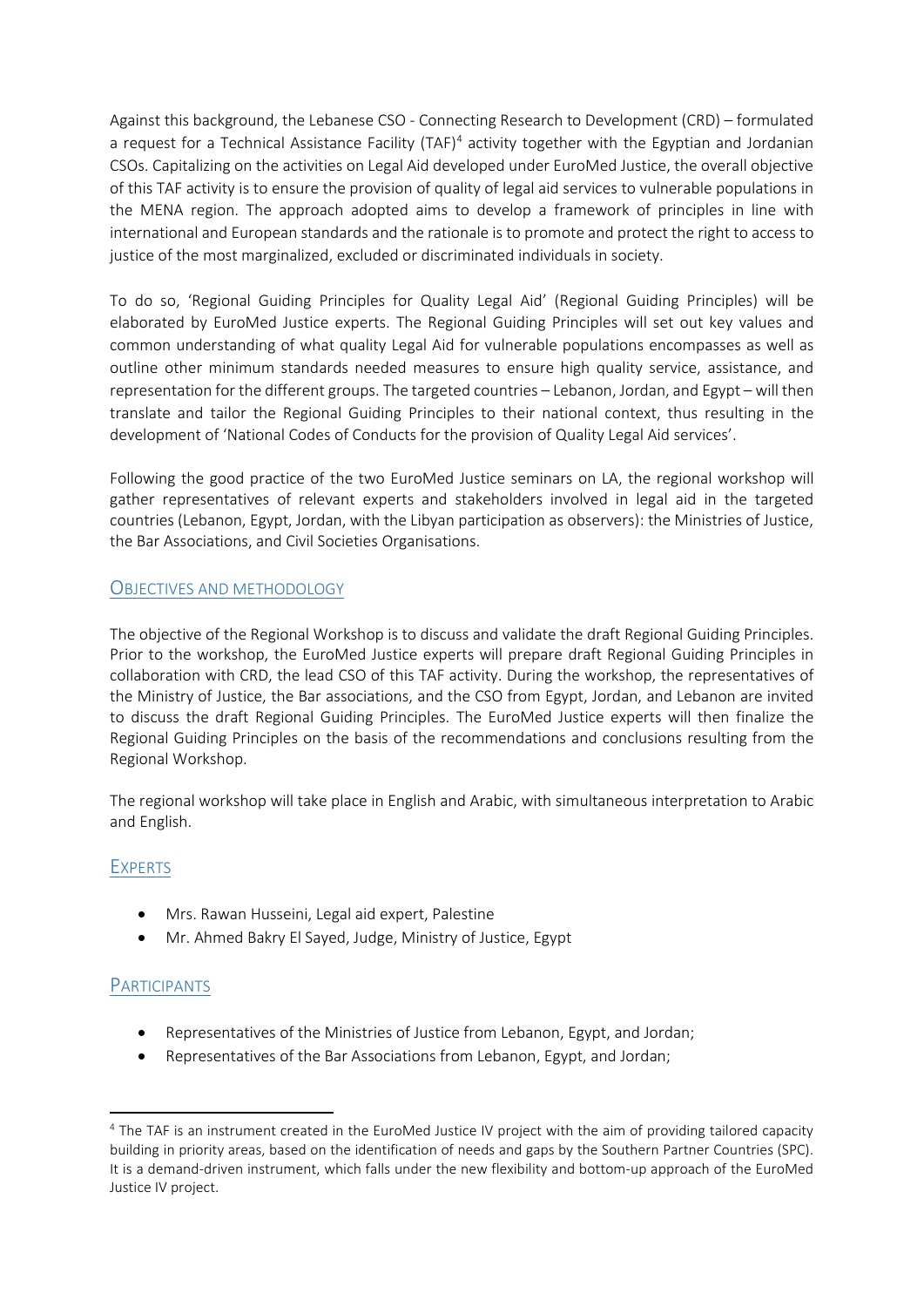- Representatives of Civil Societies Organisations involved in legal aid from Lebanon, Egypt, and Jordan;
- Representatives of Libya (as observers) (TBC);
- Representatives of the European Union Delegation to Lebanon and of the European Union Delegation to Jordan;
- EuroMed Justice Team.